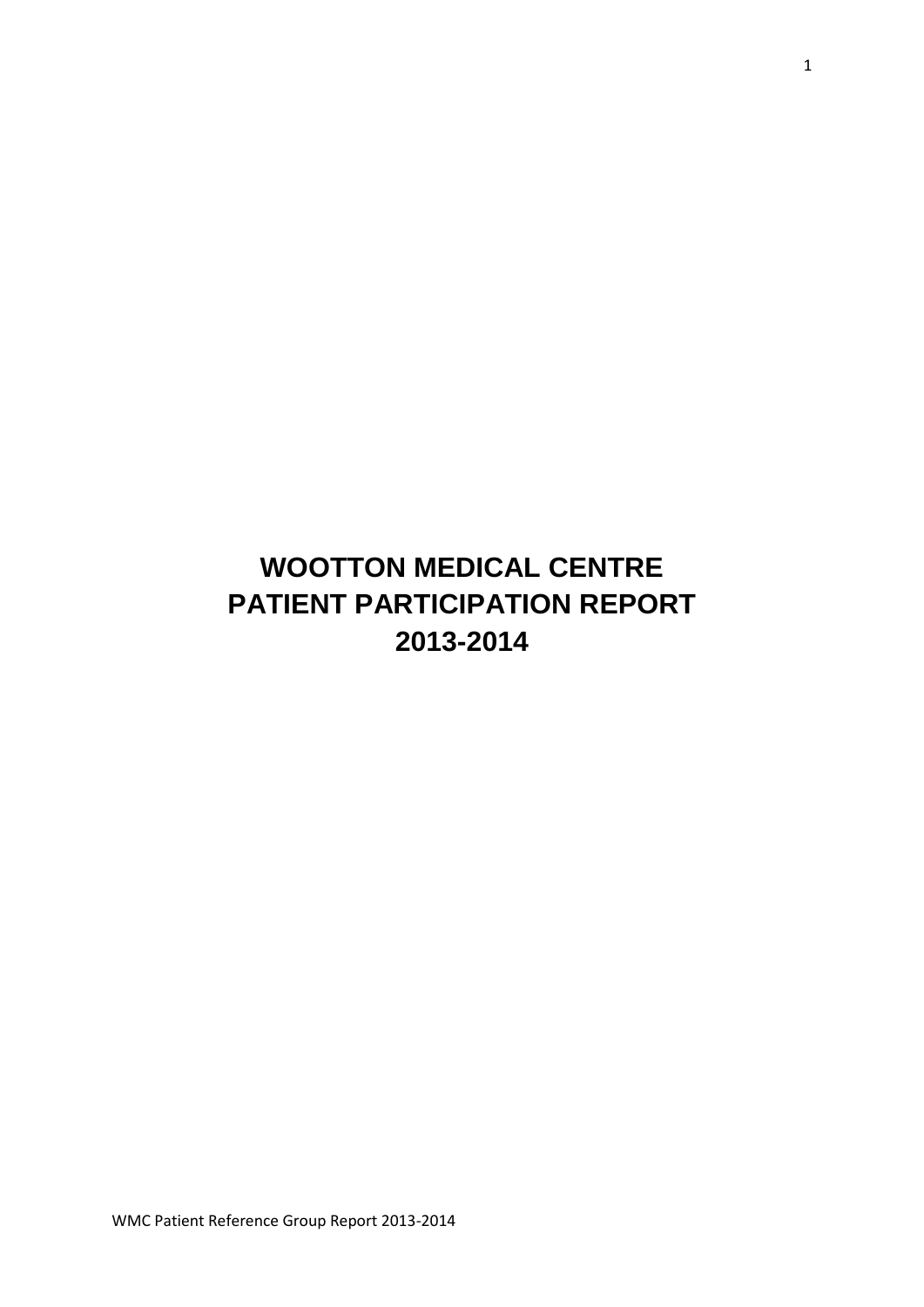# **WOOTTON MEDICAL CENTRE**

# **Patient Participation Report 2013-2014**

### **Introduction;**

We have had a Patient participation Group at Wootton Medical Centre (WMC) for some years. This group was formalised during 2011, with the appointment of a Chairman who is a registered patient as are all the lay members of the group. Formal terms of reference were drawn up at that time and a code of conduct established. After group discussion and democratic agreement the group changed its name to '*Wootton Patient Supporters' (WPS).*

At present we continue to have only an actual patient reference group. This may extend in the future to include a 'virtual' group as well.

Since 2011 *WPS* as a group have been involved in recruiting new members. The group has supported WMC in developing and performing an annual patient survey since 2011 and in reviewing the survey results, discussing potential changes and the actions required to address those changes. The *WPS* have also been very supportive during the Flu clinic season in the autumns of 2011-2013.They have also organised a very successful Christmas raffle on three consecutive years raising funds for equipment that will benefit all patients.

This year we have invited speakers from outside groups for example Age UK to come and speak to the group and all patients were invited to join this meeting too.

In 2011 we joined NAPP (National association for patient Participation).

Since 2012 our Chairman has attended the East &South Locality Engagement Group.

The practice engages with the group by holding meeting every 2-3 months with the lead GP Dr S Davies, the Practice manager and the Practice Nurse. The meetings are led by the *WPS* Chairman .They run to an agenda and are minutes are recorded.. Practice updates changes and plans are bought to the group and discussed fully.

The Patient Practice Survey is discussed at these meetings and it is after discussion at these meetings that the final decision of when and which survey to use is made.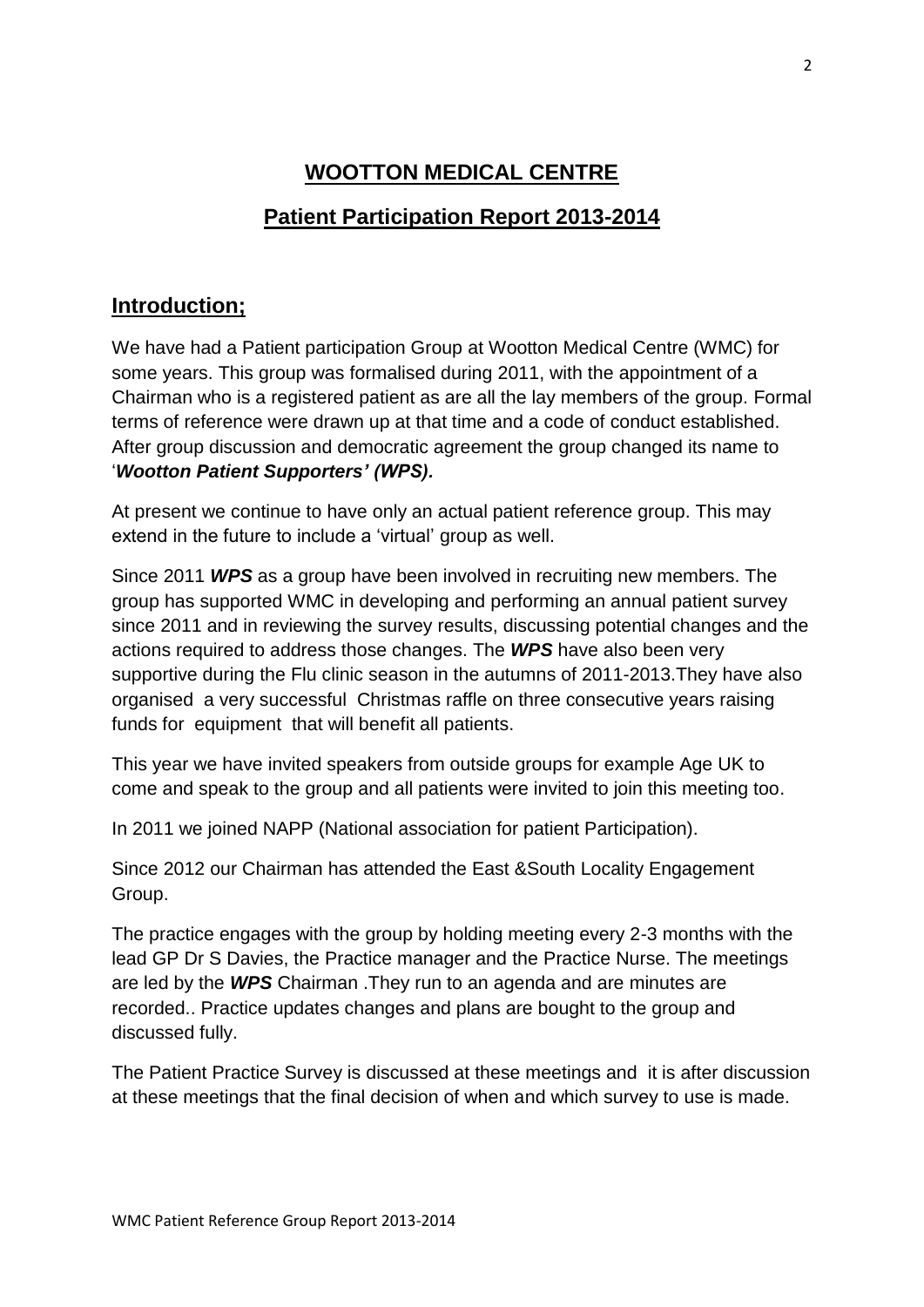The Doctors and all staff at WMC are very grateful for the time and effort members of *WPS* have put into supporting the practice in so many ways during 2013-2014 and since 2011.

# **Profile of Wootton Patient Supporters**

During 2011-2012 we had fifteen members of WPS with all lay members being registered patients. During 2012-2013 over twenty registered patients attended meetings and contributed to WPS. During 2013-2014 we have had sixteen members attending meetings and contributing to *WPS* .The group is entirely voluntary and constantly changes in line with patients' needs, life circumstances and as a result not all patients can attend all meetings and there is a constant flow of members in and out of the group. We also have a lead GP Dr S Davies and our Practice Manager and Senior Practice Nurse provide input and support from the clinical and administrative members of the practice. The Practice manager acts as the group's secretary.

Of the registered patients attending our meetings in the last year six have been men one of whom is our chairman. The large majority of our members are over fifty and unfortunately we have lost our young student member. Our members represent a wide range of our patient population and. We have members who are and have been carers, who have experience of chronic disease management and consequently the review systems with in the practice, prescription systems, recall and appointment systems. We have members who are retired and those who work in both the public and private sector, members who work in the voluntary sector and members who work with children all bringing expertise and helpful ideas and advice to the group.

As a group we need to encourage more young members both men and women and patients with young families. We are aware that people's lives are very busy and that they have many commitments and as a consequence may not feel able to give yet more time to join us. We shall continue to encourage all patients to feel welcome

Further information about patient Reference Group

The number of patients registered with the practice has changed throughout the year below is breakdown of practice and group profile

Number of registered patients at time of survey; 5703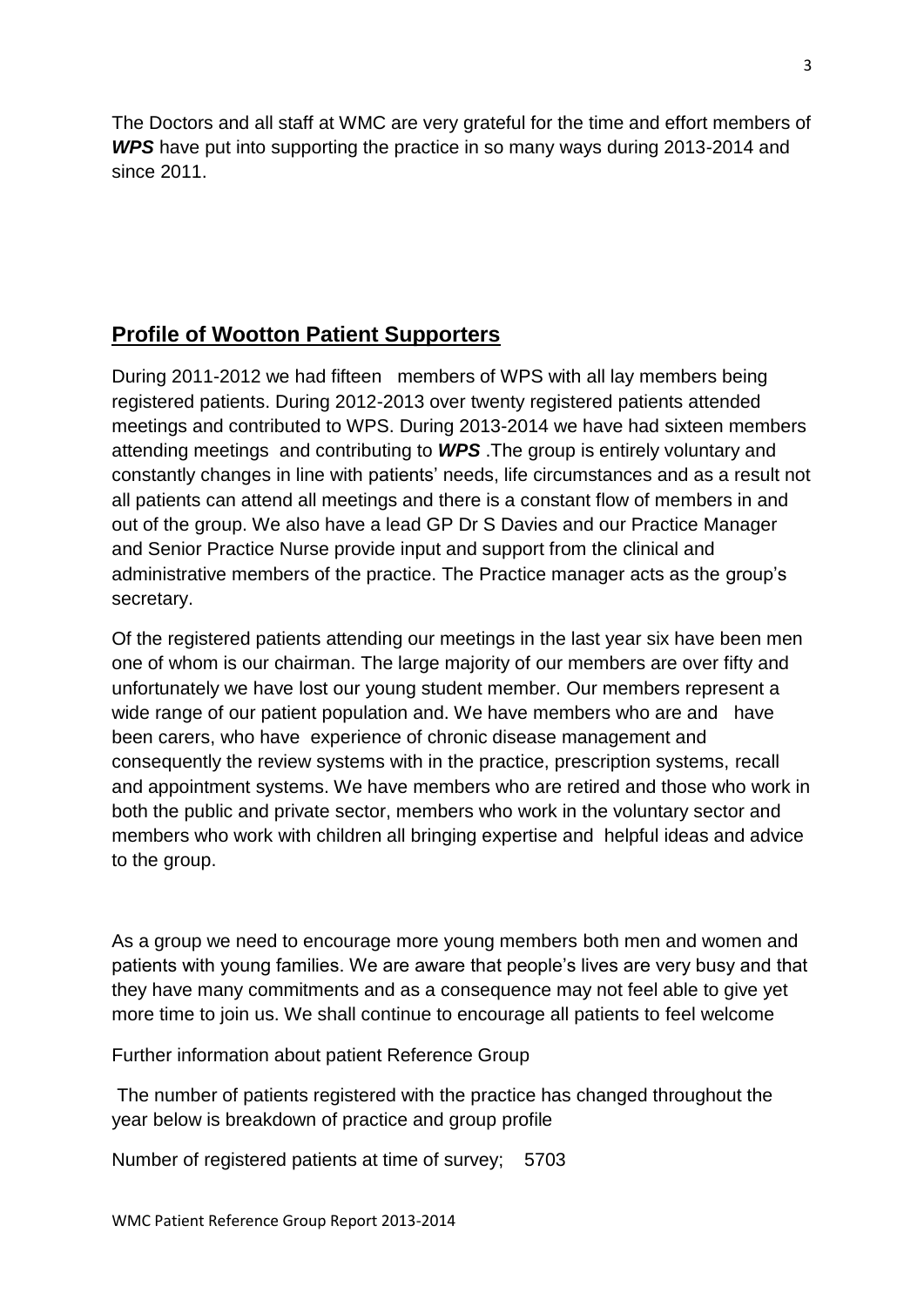| % of patients in practice who are female       | $= 51%$                      |
|------------------------------------------------|------------------------------|
| % of patients in practice who are male         | $= 49%$                      |
| Of members attending meetings during 2013-2014 |                              |
| % of patients attending forum group            | $= 0.3\%$                    |
| % of males in patient forum group              | $= 40%$                      |
| % of females in patient forum group            | 60%<br>$=$ $-$               |
| % of members over 40                           | $= 100%$                     |
| % of white patients in group=<br>93%           | % other ethnic origin= 6.25% |

### **Recruiting members to Wootton Supporters Group**

Since 2011 as a practice we have, with members of *Wootton Patients Supporters(WPS)*help tried to encourage new members and for a wider representation of our demographic profile to join our group. Initially we displayed posters in local shops and public notice boards. We continue to display notices within the surgery. All new patients are invited to join the group when they join the practice. We encourage opportunistic and direct recruitment by *WPS* members and by clinicians and staff members of patients.

Posters are displayed advertising meetings and anyone who has expressed an interest is contacted directly before meetings. We have an open invitation posted on our website also. We have in the past also added invitations to repeat prescriptions but this was not successful and has not been repeated this year. We have a new matrix calling system which we can also use to advertise the *WPS* to patients waiting in the waiting room..

# **Actions taken to address Wootton Medical centre Practice Survey 2012-2013**

Following the 2012-2013 survey the results were discussed with *WPS* in March 2013 and action plan was drawn up. Over the period 2013-2014 with *WPS* the following have been addressed.

#### **1, Waiting room**

• Chairs; it was agreed that the firm hardwearing plastic chairs could not be changed as they are safe , hygienic , easy to clean and accessible to all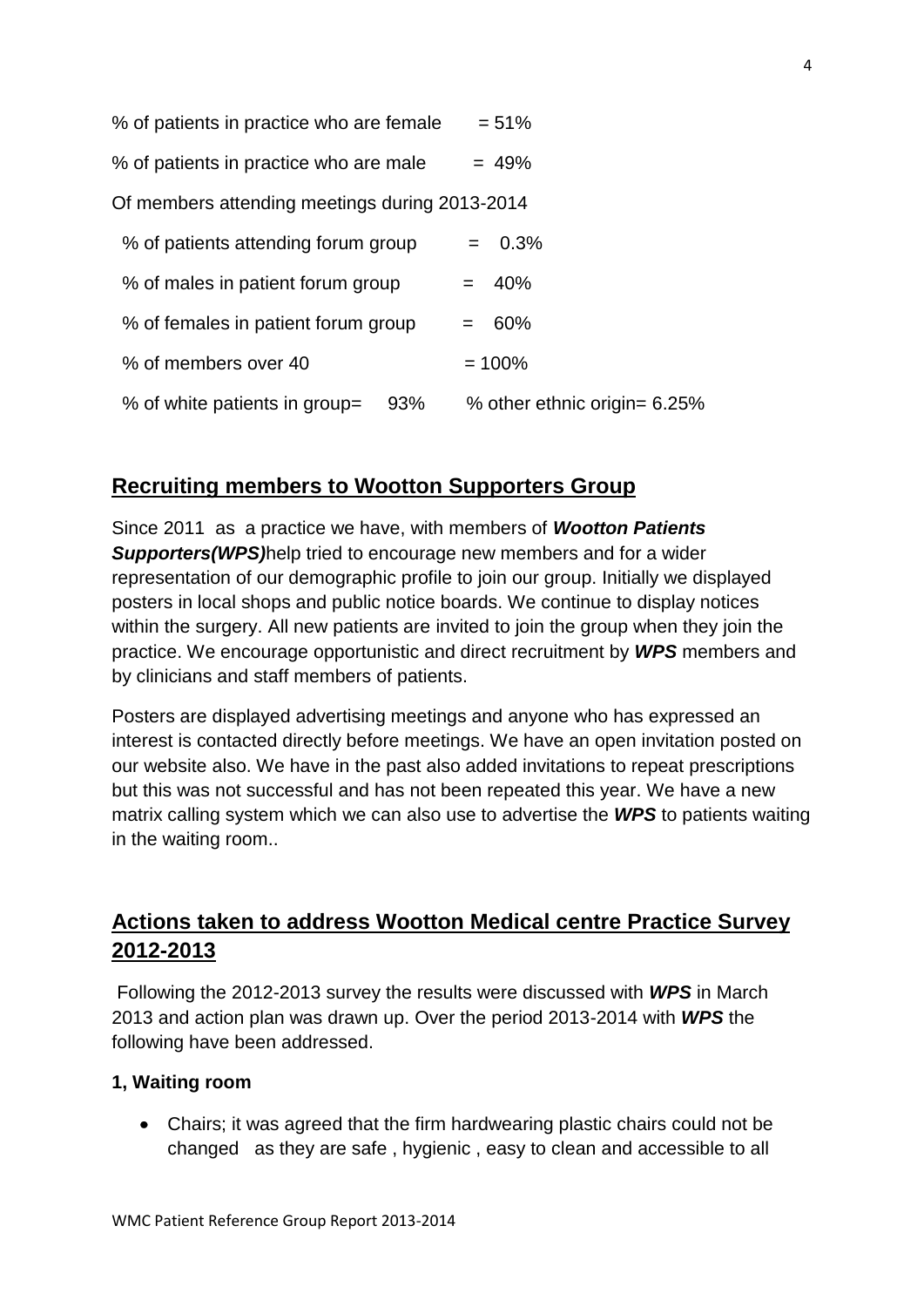patients who are mobile and leave room for wheelchair bound patients to move

- The vertical blinds in the waiting room have been replaced with new safety blinds
- The carpets have been replaced with hardwearing laminate flooring, which will be more hygienic and easier to clean
- Although there is still great pressure on appointments and sometimes the waiting room gets very busy the clinicians continue to work to keep to appointment time to help reduce waiting room pressure.
- A new matrix calling system to call patients into their appointments has been installed and is now working, this should improve the waiting room experience
- A new electronic registering system is in place allowing patients to book in without speaking to reception, this will lead to reduced waits at reception, ease of entry to the system and release receptionists to have more time to deal with individual patient problems and queries.

2, Appointment systems;

- In response to a request to improve reminder systems our new computer system has a SMS text messaging service to confirm and remind patients of their appointments it is also being in some cases to alert patients to contact the surgery .
- A new calling system as above has been introduced.

3, Out of Hours Contact

The number for OOH is now 111 and is clearly advertised.

# **Wootton Medical Centre Patient Survey 2013-2014**

### **Development of Patient Survey 2013-2014**

In 2011 and 2012-2013 we had used the Improving practice Questionnaire (IPQ) with formal analysis performed by 'Cfep uksurveys' performing the analysis. In 2012 and 2013 the results of the survey were discussed within the practice by clinical and administrative staff and also fully discussed with *WPS* at a *WPS* meeting. Plans of how the practice could improve and act on survey results was also discussed and decided with *WPS.*

The IPQ is a standardised questionnaire covering a wide range of services including access, reception provision and clinical provision. It is easy to understand and complete. The group has had experience of using it before. Direct comparison of performance year on year would also be possible.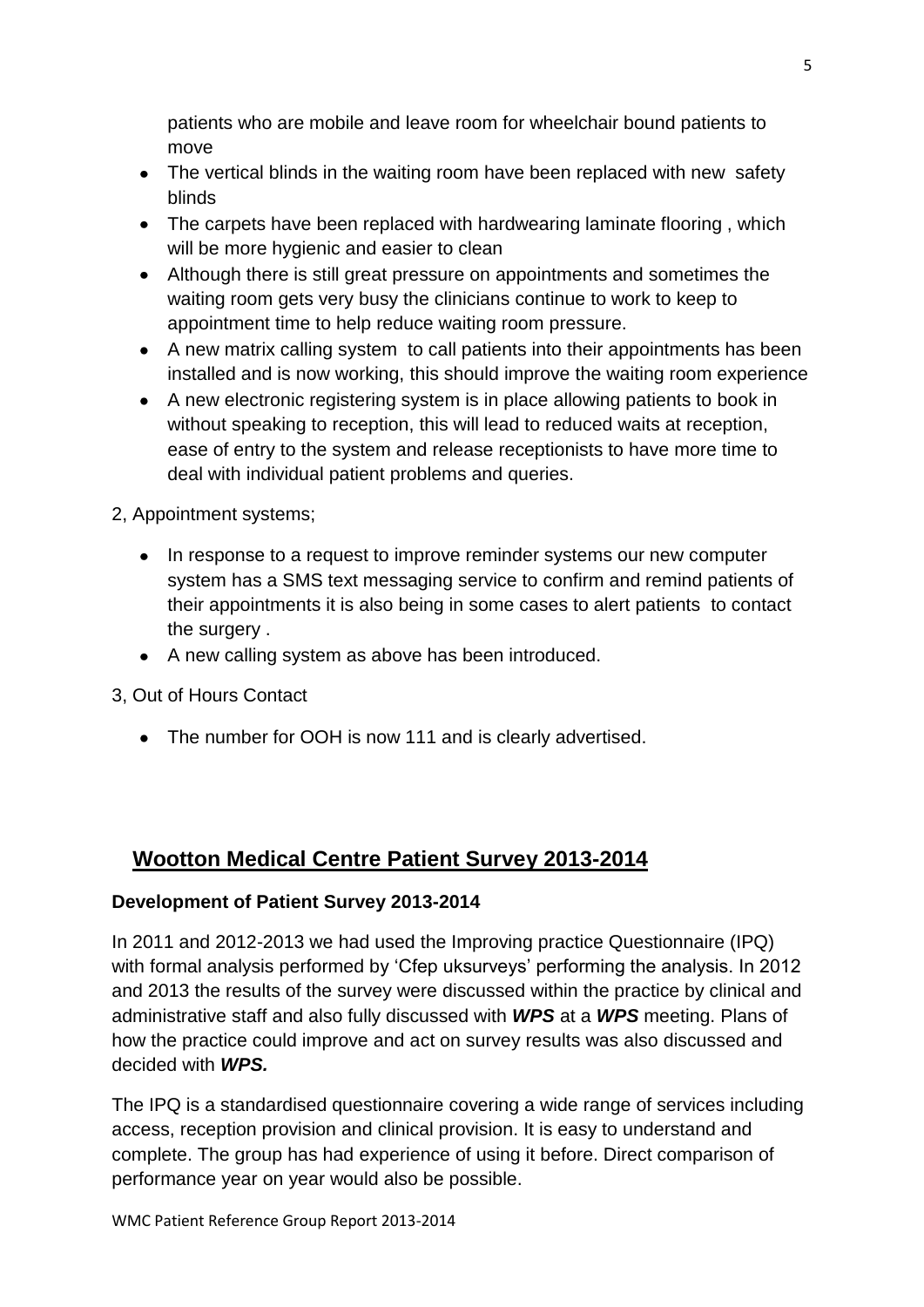#### IPQ= Improving Practice Questionnaire

Cfep= client focused evaluation programme surveys ltd.

#### **Patient Survey at Wootton Medical Centre 2013-2014**

At a meeting of the *WPS* October 2013 the need to perform a further survey on the service provided by WMC was discussed with the group. It was decided after discussion that we would again perform the IPQ study. It was decided to perform this in January /February 2014.

#### **Methodology**

After discussion at a *WPS* meeting in October it was agreed to perform the 2013- 2014 in late January / February 2014. The required number of questionnaires required for the survey was calculated by Cfep. Doctors Moore, Penfold and Davies were included in the survey. The nurses were not included. A total of 158 questionnaires were completed.

A specific week was chosen by the Practice Manager to carry out the survey. The Doctors were not made aware of the dates of the survey so that the survey would be a true reflection of their normal service. The survey was carried out without bias or prejudice and all patients attending for a doctor appointment during the survey period were offered the opportunity to take part. The responses on the questionnaire were anonymous. Completion of the questionnaires was voluntary and if a patient declined the opportunity to complete one this was respected by the survey administrators.

During the survey period an administrator (either a *WPS* member or reception staff member) was placed in the surgery foyer, meeting and greeting all patients and inviting all those attending a Doctor appointment to complete and IPQ questionnaire after their appointment. The surveys were held on clip boards and pens provided.

The questionnaires were colour coded for each Doctor. Completed forms were placed in an envelope and placed in a box. When all the questionnaires were completed they forwarded to 'cfep surveys' by recorded delivery for analysis. The results were posted in the waiting room and discussed at a practice meeting of staff and also at a WPS meeting where the results and priorities for change were reviewed.

### **Results of Patient Satisfaction Survey 2013-2014**

The results of the Practice survey were returned in two formats; a poster giving a graphical and visual display and secondly a detailed report of the results to each question asked with comparisons to previous and national results. This report included a full list of participants comments.

#### **Informing patients of results**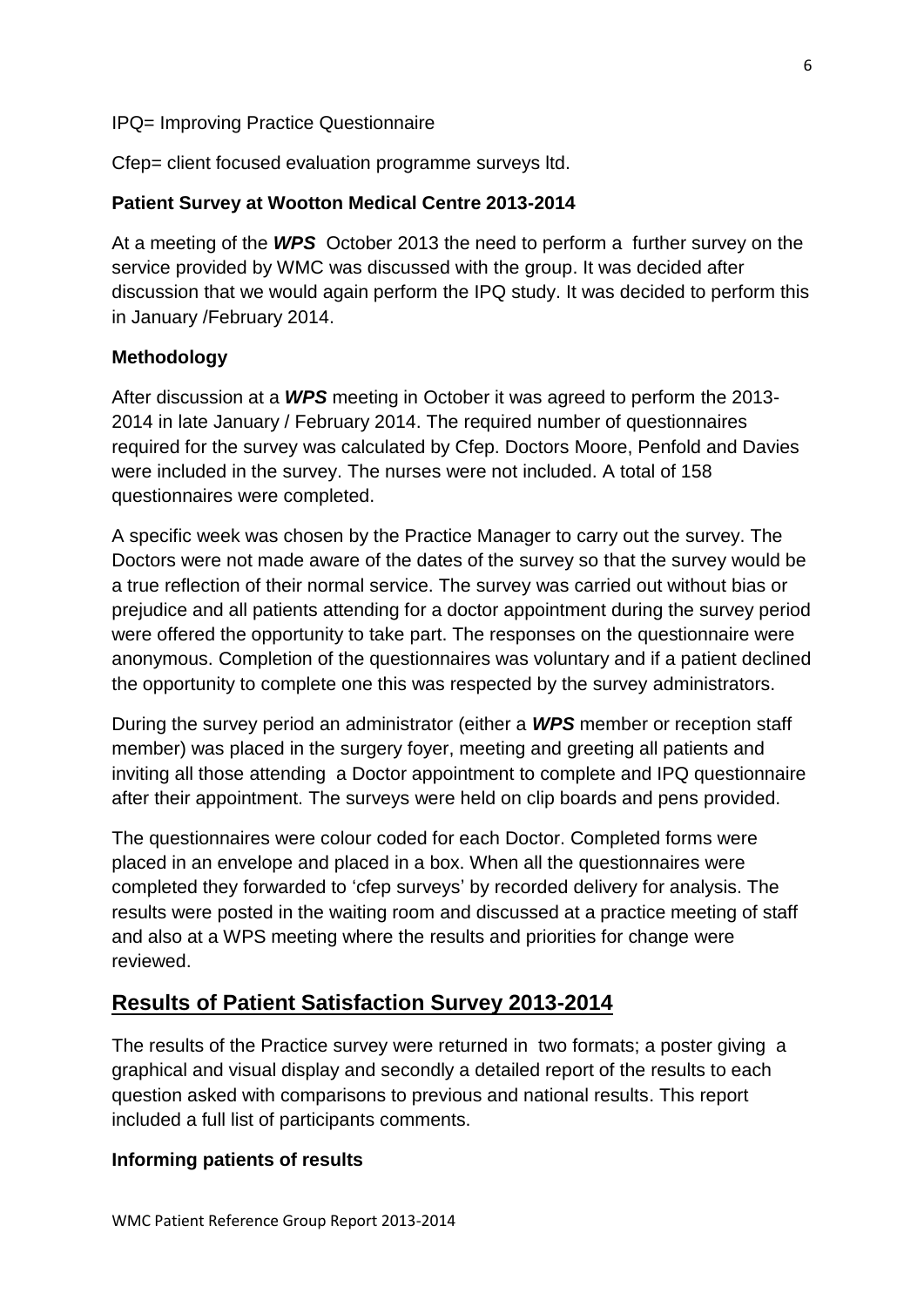The poster report depicting the survey results for the practice as a whole (attached) is displayed in the waiting room .An open invitation to attend a meeting of *WPS* was also displayed in the waiting room. A full copy of the report is kept in reception for all patients to read should they want to.

### **Meeting with** *WPS* **to Discuss survey Results**

A meeting of Wootton Patient Supporters *WPS* was held on 13 03 2014 to discuss the 2013-14 survey results. The results were reviewed and discussed. They had been discussed previously at a meeting of all members of WMC prior to this.

- At the meeting lead clinician Dr Davies thanked the group very much for their support during the survey and for attending the meeting.
- Copies of the graphic and full reports and participant comments were discussed in detail.
- The results of the survey were again very good and 92% of all patients rated the practice as good, very good or excellent. 51% rating the practice as excellent. All parameters reviewed in the survey were above the national average and all except one ( comfort of waiting room) were in the highest 25% of all mean scores nationally
- All results were comparable with the previous year
- Priority areas highlighted by practice were discussed with the group
- It was expressed by the group that although there were areas which require addressing the paramount result was that 92% of participants were satisfied and that was an excellent outcome
- The waiting room is still an area of concern to patients despite improvements made since the 2012-2013 survey

# **Priorities and proposed areas for change made with** *WPS*

- 1, Waiting room;
	- Continue with new flooring, new matrix
	- Suggestion to stagger appointment times for patients in wheelchairs or disability to reduce waiting room congestion
	- *WPS* are aware of limitation of further change to waiting room
	- *WPS* dismissed suggestion of possible special naming of patients worried about their full name showing on matrix board
	- Volume of matrix board to be addressed if possible
- 2, Availability
	- Request for possibility of female GP during extended hours surgery:. This is going to be addressed with a new partner starting in April 2014 who will be doing some extended hours sessions in late evening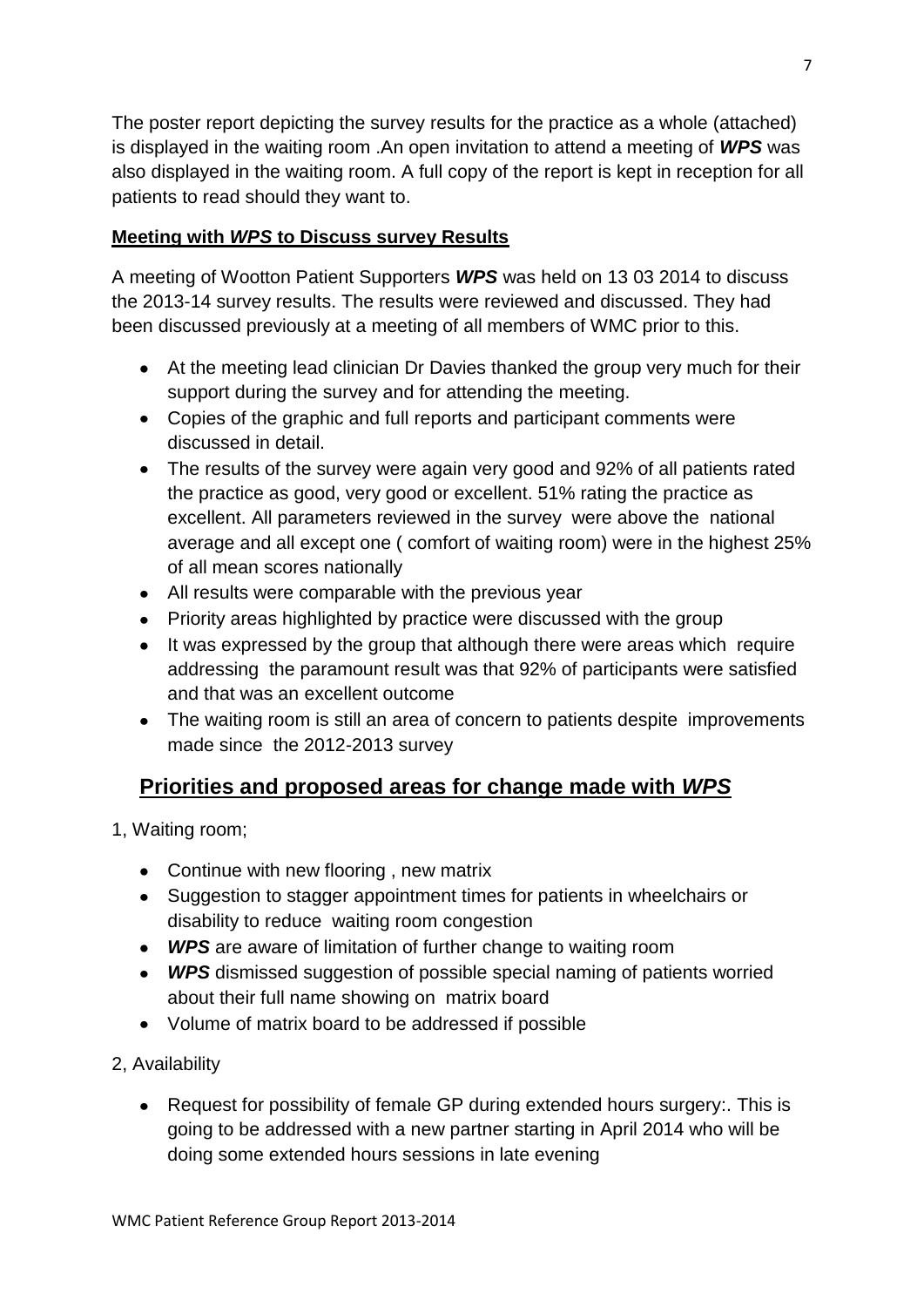- GP availability will be addressed and improved with new partner starting in April 2014
- Practice capacity; Patient capacity will also increase with new partner joining in April 2014
- Access and availability; Discussed move to online registration for making appointments and repeat prescribing. This will improve access and patient autonomy*. WPS* chairman has been piloting process and helping t o get this system to run smoothly before it is extended to the whole patient population
- Aim to increase Practice Nurse provision for patients.

3, Continuity of Service

- The practice confirm with **WPS** that we will all continue to work to provide an excellent service to our patients
- Continue to have regular meetings to move forwards and improve patient care and services at WMC.

ESD march 2014

Attachments;

1,Copy of Action Plan displayed for 2013-2014 following *WPS*/WMC meeting

2,Copy of extended hours

3,Copy of Survey results;(graphical report attached as separate pdf.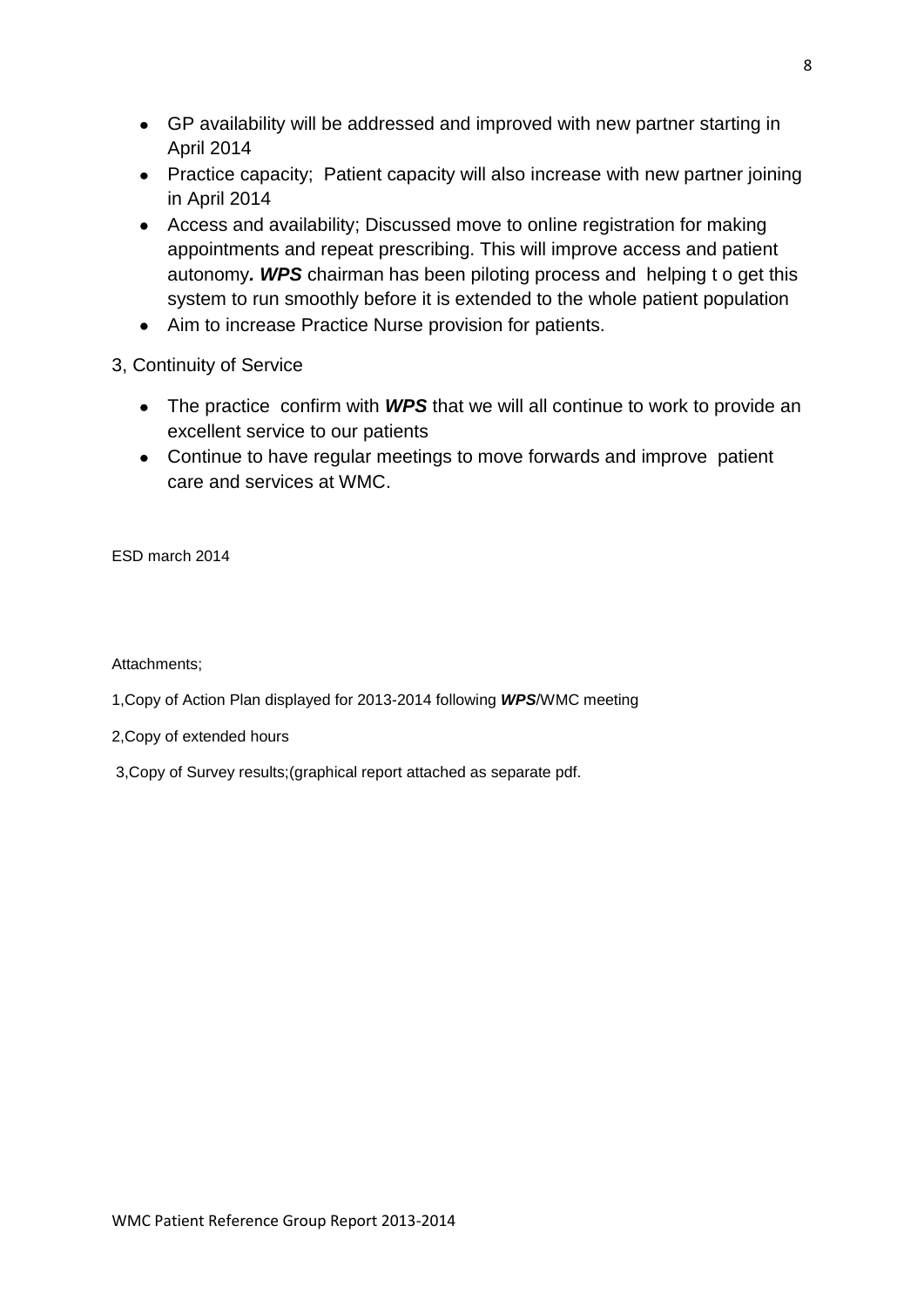# **WOOTTON MEDICAL CENTRE**

### **Actions following Patient Satisfaction Survey**

Thank you to all of you who took part in our Patient Satisfaction Survey in January and February 2014.A poster displaying the results is on display in the waiting room and a full copy of the results is available in reception for anyone who would like to see it. The results and comments were all discussed at a meeting of *Wootton Patient Supporters (WPS)* on March 13<sup>th</sup>

As a practice we were very pleased with the response that 92% of replies in the survey rated the practice as good, very good or excellent with an overall mean score of 83% which is well above the national average of 73%. The results compare well with last year's results of 92% and 81% and the 2011 results of 93% and 84%.The parameters reviewing the clinicians were all high and well above the national average too. Also of note is the high reception staff scores of 84% compared to the national average of 76%. *WPS* were also pleased with the results. Thank you also for the positive and constructive comments. We are always keen to improve our service further and address your concerns.

Since the 2012-2013 survey we have worked to improve the waiting room and have done the following;

- Replaced the blinds with new safety blinds
- Replaced the carpet with new flooring
- Replaced the calling system with a Matrix system
- Introduced electronic appointment registration system
- Replaced our computer system.
- We have introduced a text appointment confirmation and reminder system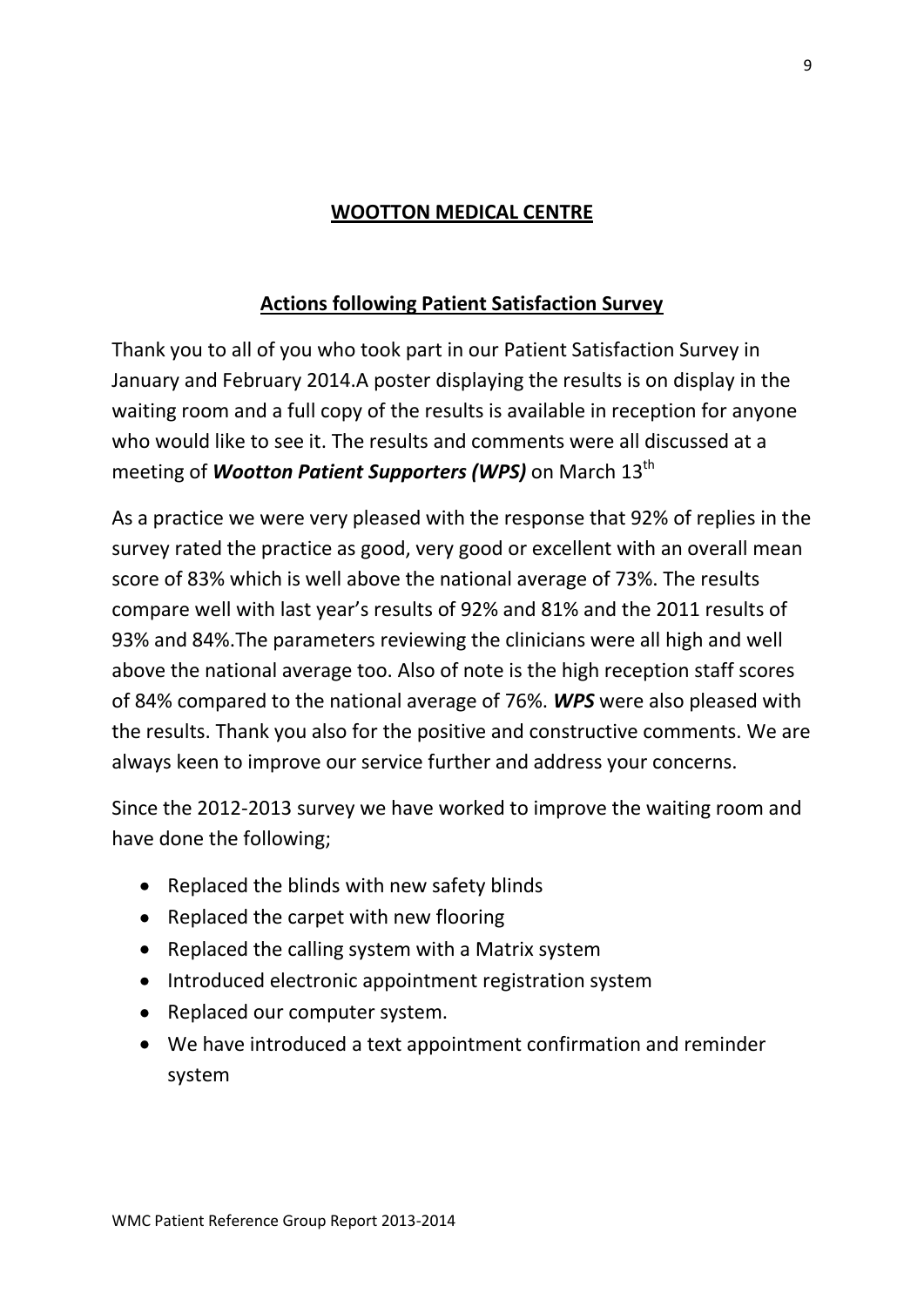Following the practice review of this year's survey results and our meeting with *WPS* we have prioritised the following actions;

- The furniture in the waiting room is functional fixed and easily cleaned it will stay in position.
- After discussion with the *WPS* the matrix system will remain as it is with the same name system but directing to room numbers (1-5) than colours, the volume problem has been addressed.
- Request to have a female GP availability at late evening surgery: This may be addressed when our new partner starts in April 2014
- Improve access by working to provide on line access for appointments and repeat prescriptions
- Improve overall clinical staff availability and service by a new partner joining WMC in April 2014
- Clinicians working to keep time.
- To aim for more Practice nurse availability

If anyone would like to see the detailed survey results there is a copy in reception. Dr Davies or Mrs S Connolly will always be happy to answer any queries.

As a practice we are very grateful for the hard work and support *WPS* have given us during the whole survey process and throughout the year. They have supported us during the preparation for the survey, while it was performed and by giving invaluable feedback on results.

If you would like to join *WPS everyone is always welcome.*

ESD March 2014